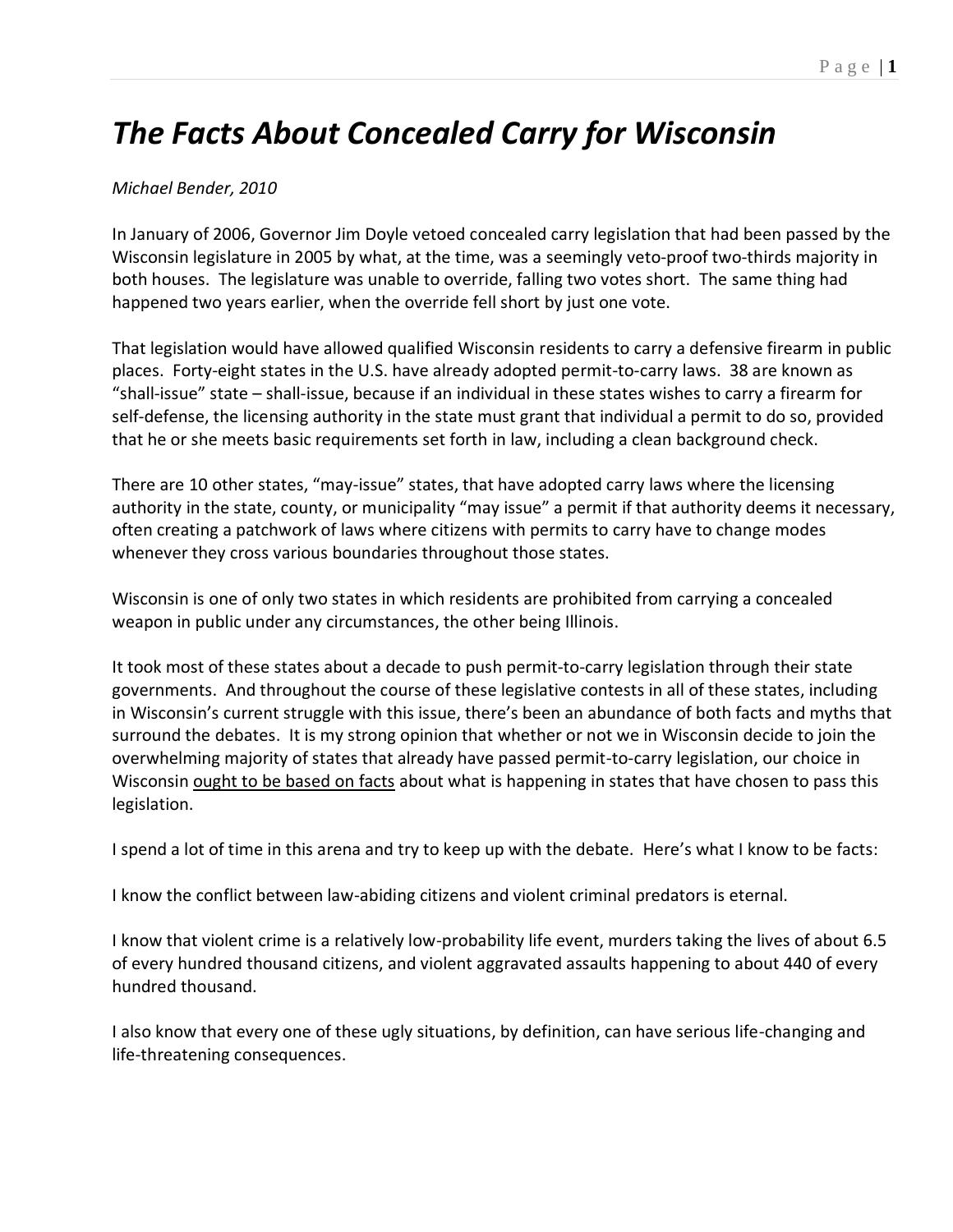I know that violent criminal attack is a problem that will have to be dealt with by victims – you, me, our spouses, children, friends, employees, colleagues – almost always individually, instantly, personally, and instance by instance, maybe only once, maybe more than once, or even several times during our lives.

I know that criminals will always carry firearms with or without legislation and it is the people who obey and respect our laws who will benefit from permit-to-carry.

I've also concluded that there will be no once-and-for-all-time final fix … no unique piece of legislation that will get us out of this pervasive crime dilemma. Crime will be with us, and probably will grow, throughout our lives.

After years of looking at this, reading FBI reports, studying data from all 3054 counties in our United States about locales that have very strict anti-carry gun laws and comparing their data with that of counties in permit-to-carry states, I've also learned that the four primary arguments the opposition presents in all these legislative challenges are severely undermined, not only by the experience of other states, but also by readily available data and basic logic.

I'd like to deal with those arguments one-by-one.

# *The first argument is that more guns on the street will result in more violence.*

The evidence actually indicates that after years of academic study, there is no empirical basis for believing that legally concealed weapons increase crime rates. States that have adopted shall-issue laws in the past ten years have not seen an increase in the frequency of gun use in crime.

FBI yearly crime statistics and respected academic studies gathered from the nation's 3054 counties from the mid 1980s to the mid-90s, clearly demonstrate that allowing citizens to carry handguns for self-defense reduces violent crime – murders, rapes, robberies, and aggravated assaults – and these reductions coincide very closely with the number of concealed handgun permits issued.

Also, while support for the strictest gun-control laws is usually strongest in large cities, the largest drops in violent crime from legalized handgun carry occurred in the most urban counties that had the greatest populations and the highest crime rates.

And accident and suicide rates were unaltered by the presence of concealed handguns.

Given the limited resources available to law enforcement and our desire to have those resources spent wisely to reduce violent crime, of all the methods studied so far by economists, the carrying of concealed handguns appears to be the most cost-effective method for reducing violent crime.

# *The second one is that guns are not useful for self-defense.*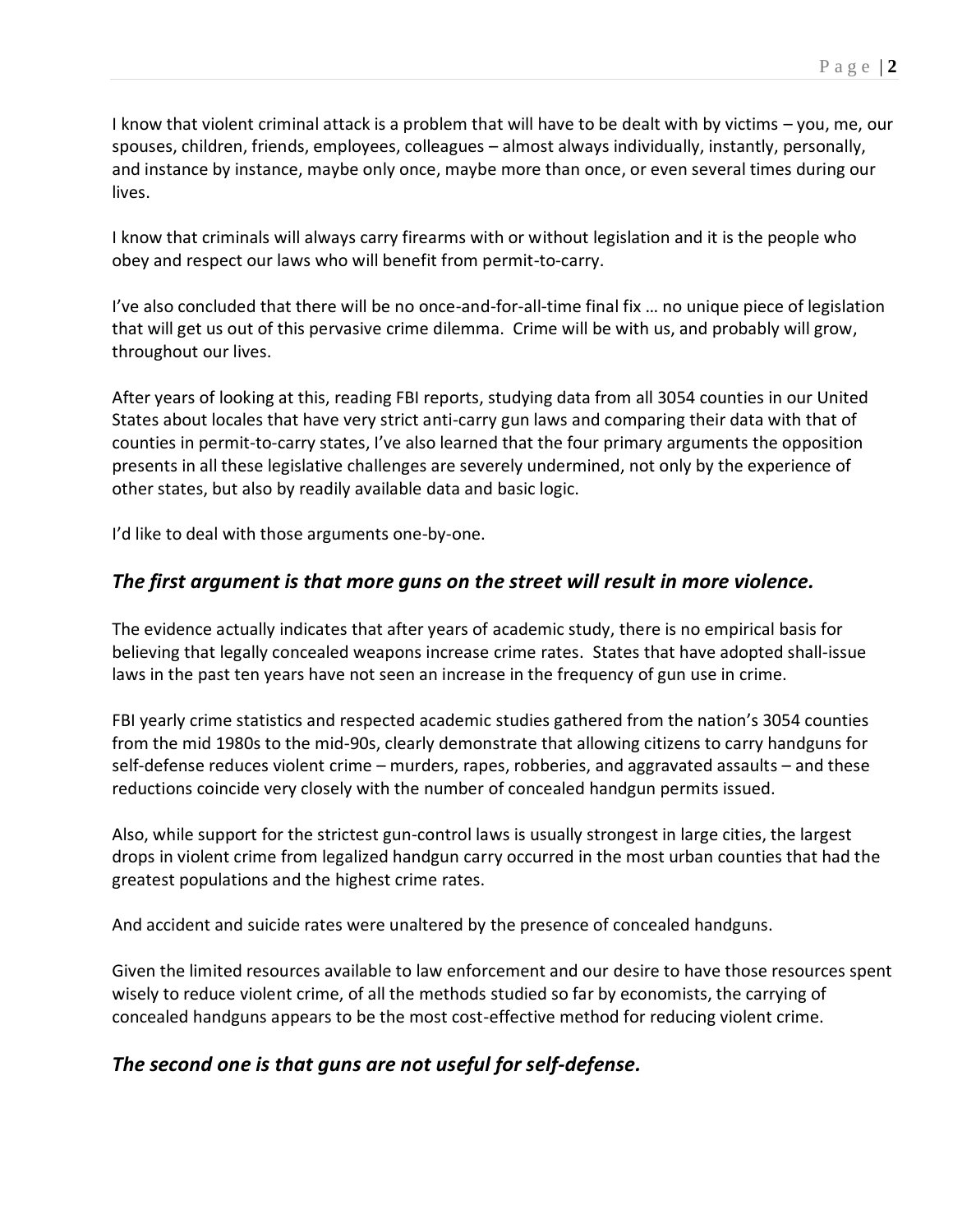Actually, the data reveal that defensive gun use is relatively common; resisting crime with a gun reduces the probability of property loss or physical injury; and criminals are both aware of and fearful of the possibility of facing an armed victim.

The tools for self-protection can include pepper spray, sharp-edged weapons, batons, and empty-hand martial arts. Reasonable people that know lots about personal protection invariably choose firearms for the same reason the president's bodyguards choose them: they are the most effective tools for protecting innocent lives. No other means offers us and our loved ones as good a chance to remain un-hurt in the face of a violent criminal attack.

When a threat to our safety comes, it's almost always immediate, very violent, and can't be postponed until we find time to make a call for help and then wait for a first responder to make the trip over to save us. Legally possessing and responsibly knowing how and when to use a firearm defensively, just in case, have proven to be quite reasonable in other carry states.

The data show that one thing has proven certain. Safety of ourselves and our loved ones is much improved whenever a predator has to endure serious resistance, especially when he discovers there will be grave risk to his hide and he has no guarantee of victory.

A verbal command, "STOP! I have a gun. If you come through that door, I WILL shoot you!" and the mere glimpse of that handgun are sufficient to discourage most predators.

Most law-abiding citizens don't realize that use of a firearm or concealed handgun doesn't always involve firing it. In fact, FBI reports tell us that when effective resistance is offered, as with a handgun, 92 out of a hundred predators retreat promptly. Another 7 unwisely refuse to stop their attack but live to spend time in prison. The typical self-defense gun use results in no shots being fired, the predator is scared off, there are no news headlines, and lives are saved.

Again, according to FBI reporting, the 92 out of 100 predators that fled in 2005 could range from about 700,000 up to roughly two and a half million uncompleted violent crimes … these are murders, rapes, violent criminal assaults, and armed robberies. I can think of no better argument about the effectiveness of guns than reducing violence in this country, and actually think they are a great *deescalator* of violence. No shots fired, predator scared off, no news headlines, lives saved.

Quite simply, it's not easy to victimize someone who has and knows how to use a firearm!

# *The third most-often cited argument is that the governor and some law enforcement officials oppose permit-to-carry so the rest of us should, too.*

In fact, the record clearly indicates that many law enforcement officials who resisted shall-issue legislation in other states now admit that their concerns were unfounded. And these public servants are speaking from experience rather than from unfounded anti-self-defense rhetoric we too often hear from public servants who don't yet have or choose to ignore that experience.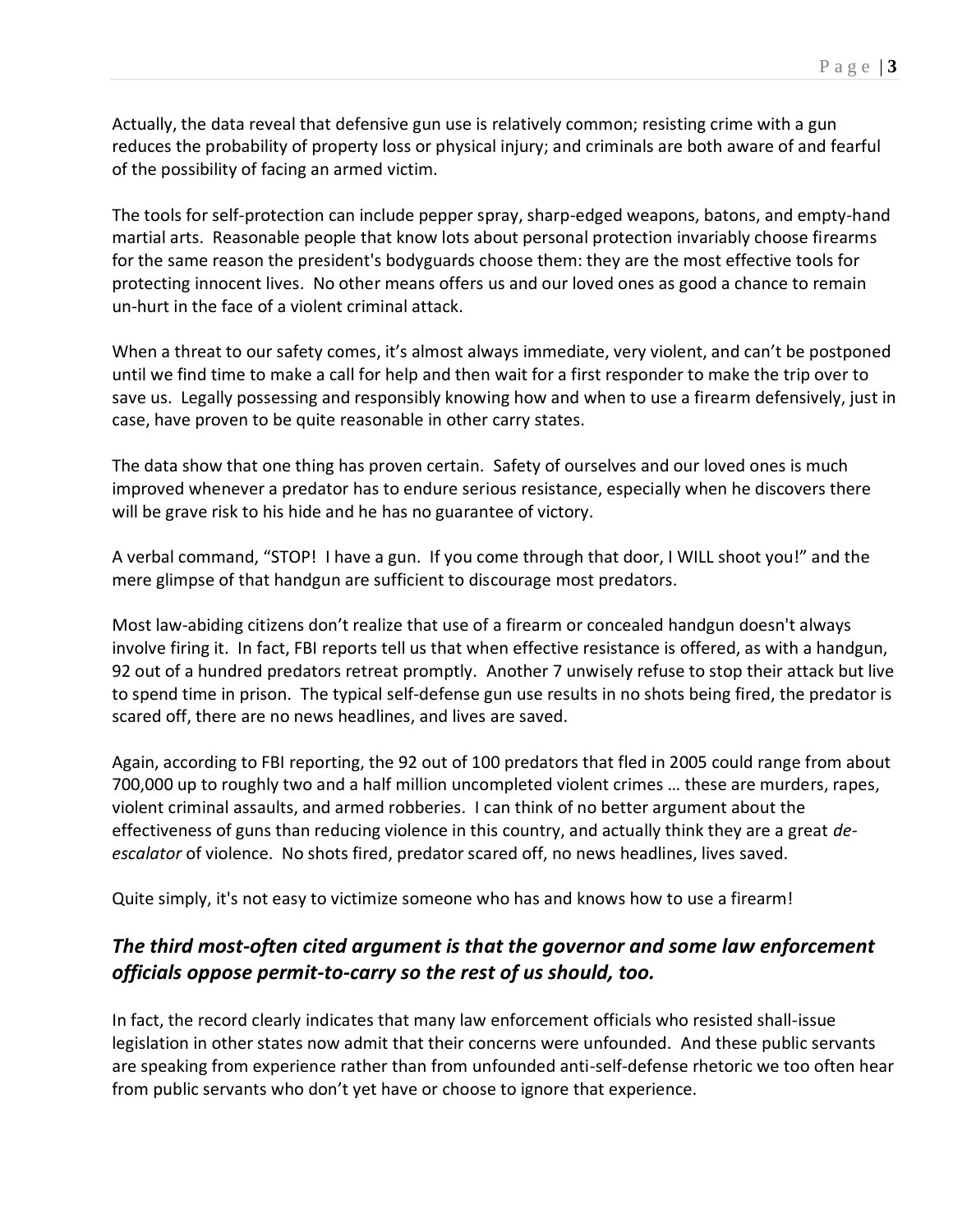Another thing most Wisconsin citizens don't know: When Governor Doyle vetoed permit-to-carry legislation, he knew that in 2005, eleven of the twelve states that had the greatest decreases in total violent crime were permit-to-carry states. He also knew that twelve of the fourteen states with the greatest decreases in murder were permit-to-carry states. He knew that the seven states with the lowest total violent crime rates in 2005 were permit-to-carry states. And he knew that eleven of the twelve states that had the lowest murder rates were right-to-carry states.

I'd like you to know there's more Jim Doyle knew when he vetoed those two carry bills. Statistics show that crime has been increasing under his watch. Between 2004 and 2005, Wisconsin had a 15.1% increase in the rate of violent crime, with murder up 25.2%; robbery up 11.2%; and aggravated assault up 20.2%.

Sounds kinda risky for me and my family. Some folks choose to delegate the task of assuring personal safety to others, something I think akin to not brushing their teeth, preferring to rely on their dentist.

It's awfully hard for me to agree with the governor's argument and those politically-appointed senior law enforcement officials that have to support him that Wisconsin citizens should be denied the means to defend themselves and their loved ones when law-abiding citizens have been carrying for years with absolutely no evidence of the dire consequences our governor and his supports warn us about.

# *The fourth fallacy is that permit-to-carry laws provide for inadequate training for permit holders.*

Critics argue that training is inadequate because it falls short of the more rigorous requirements for police training.

If we think about that a bit, there are a bunch of differences between the situations for which carry permit holders must train and those that routinely confront police.

For starters, permit holders need concern themselves with only one thing: protecting themselves from a sudden, violent assault that threatens life or grievous bodily injury. Rape, robbery, and attempted murder are not typically actions rife with ambiguity or subtlety, requiring special powers of observation, great law enforcement book-learning, or a stint at the police academy to discern. When a Bad Guy pulls a knife on a woman and says, "You're coming with me!" her judgment that a crime is being committed is not likely to be in error.

Police, by contrast, don't carry arms solely for the purpose of defending themselves, but also for enforcing the law and deliberately injecting themselves into potentially dangerous and violent situations, responding to calls for assistance, investigating crimes, intervening in domestic violence, and making arrests.

A carry permit holder, the criminal's target for sake of our discussion here, is always at the scene of the crime. He knows precisely who the tormentor is. It is the police who, because they are rarely on the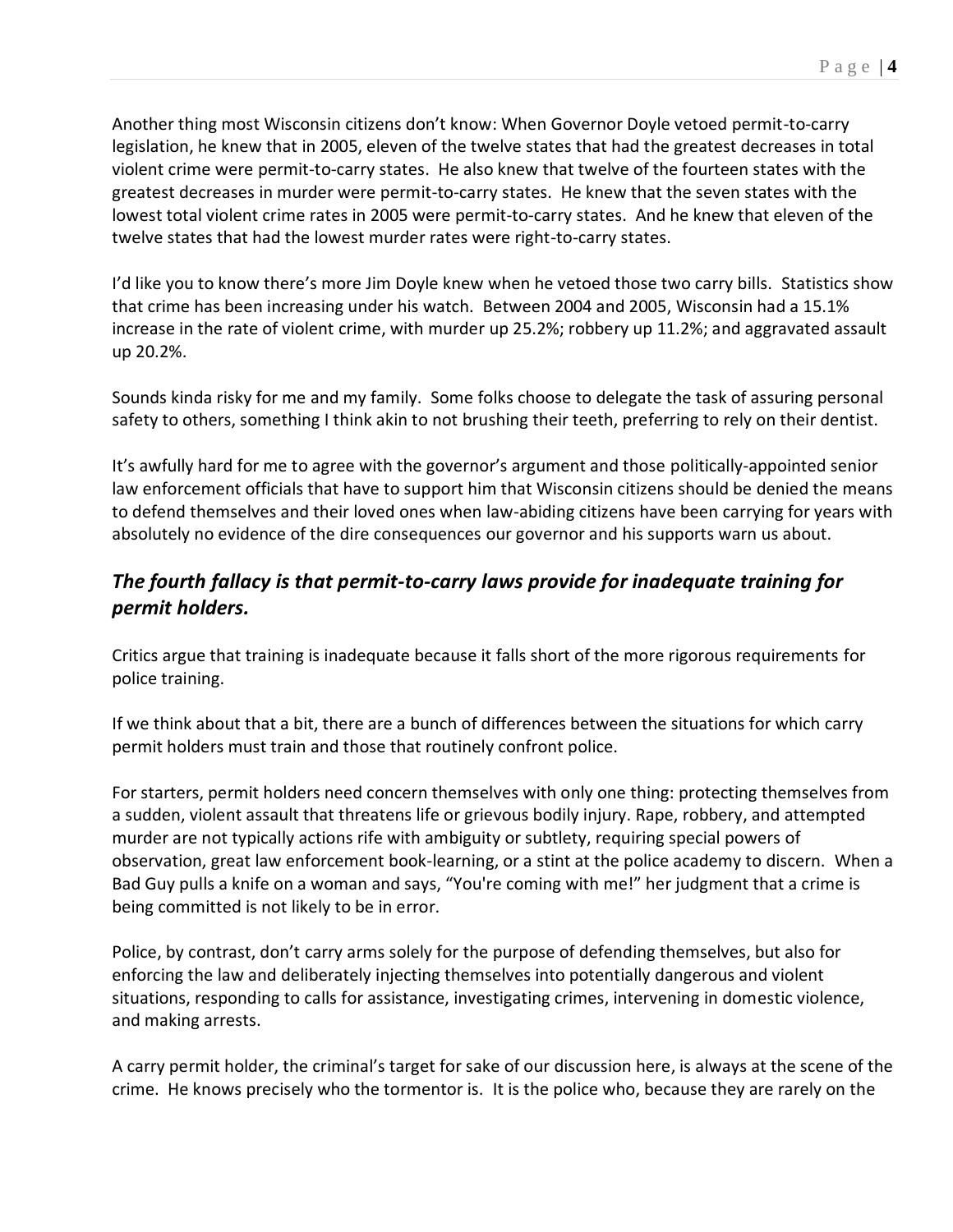scene when a crime occurs, that are more likely to find themselves in situations where guilt or innocence is not so clear-cut, and the probability for mistakes is correspondingly higher.

In fact, states that have passed shall-issue laws have reported very, very few problems. We have some pretty good indicators in the form of data on permit revocations and suspensions in shall-issue states that have training requirements similar to those proposed in Wisconsin.

### For example, Florida:

Since 1987, Floridians have been permitted to carry defensive firearms, provided they pass a background check and complete training very much like the proposed requirement in Wisconsin. Between that 1987 beginning of Florida's permitting program and the end of 2005, Florida issued 1,104,468 concealed weapons permits. One point one million! During that time just 157 permits were revoked for involving the use of a firearm, meaning only one one-hundredth of a percent of Florida's carry permit holders have had permits revoked for commission of a gun crime. Insisting that that number be zero is unrealistic.

Other states tend to affirm the experience in Florida: Utah, Kentucky, Indiana, North Carolina, Virginia, Wyoming, Oklahoma, and many, many others.

By itself, not even the most potent weapon of any kind will do much to improve our safety. Guns aren't magical. Users must have some level of competence to operate them … not much different than learning how to operate any other kind of power tool … cake mixer, skill saw, power boat motor.

If I can change a tire, I'm more independent than one who never learned how. Same is true for the person that knows how to scare off an intruder rather than be a helpless target, just hoping that that call to 911 will bring a hero to the scene in the nick of time to make the rescue. In reality, what almost always happens in crimes of violence is that the cops show up to begin the investigation into an already-completed crime. Little help for the victim.

The proposed shall-issue legislation in Wisconsin required permit applicants to complete a training course. I designed my program to be in compliance with what I knew then about intentions of Wisconsin legislators. I've studied this topic for a while, and have determined the proposed Wisconsin Personal Protection Act would be one of the best in the nation. So much so that I expect dozens of others will recognize it for lawful carry in their states.

Here's what my clients learn:

- Legalities of pistol possession in homes, businesses, and elsewhere, so they remain within the law.
- Legalities pertaining to use of force, or threatening to use it, in self-defense … actions one must take and must not take before and after a defensive gun use. If a citizen's survival plan for a home invasion involves a firearm, he or she will have contact with the police afterward. One of the most important topics covered during this instruction is "lawful" use of force, with the goal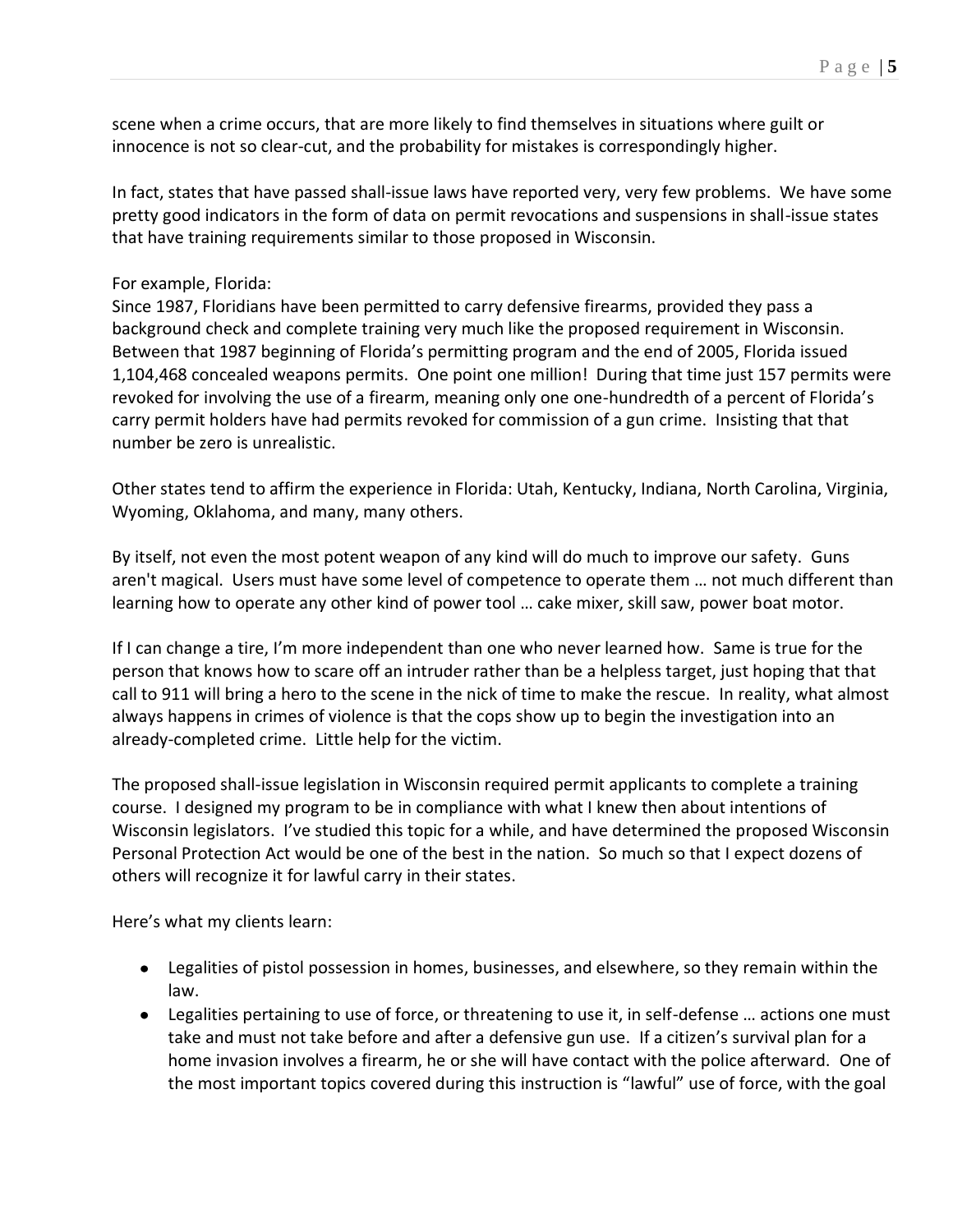that law enforcement folks recognize the intended victim's actions as justifiable rather than criminal, so they lawfully protect themselves and loved ones and stay out of prison.

- I talk about predatory criminals and their warning signs ... lots about conflict avoidance ... tactics for heads of households and family members to use when confronted by home invaders, rapists, muggers, carjackers, and other predators … ways to keep loved ones more aware of their surroundings and, of course, safer.
- Clients learn fundamental handgun training ... a great big dose of safety, and instruction on handling, loading, unloading, shooting, and clearing of both revolvers and semi-automatic pistols. Knowing how to safely handle a gun gives them confidence … also peace of mind when they know they have the means of lawfully protecting themselves and their families … the biggest reason most of them enroll in my course in the first place.
- They learn the difference between "defensive" accuracy and "bullseye" accuracy, knowledge that might save their lives in an attack.
- Instruction involves a thorough discussion about decisions one has to make when deciding on a type of defensive handgun … revolver or semi-automatic, size and weight for an individual's hand, caliber, trigger action, loading and unloading mechanisms, maintenance, and reliability ... all designed into the program to help clients avoid spending lots of money on the wrong equipment.
- Training involves various methods of concealment, holster types, clothing … about how to safely be around police officers while armed … about traveling with firearms (both by land and air) … types of ammunition … and everyday events from safely using a public restroom when armed to securing a firearm in their vehicle when entering restricted areas, like schools and government buildings.
- Regardless of one's prior handgun experience, clients are required to brush up on shooting fundamentals … stance, grip, trigger and breath control, sight picture and sight alignment … all designed into this course to increase safety and accuracy.
- Before graduation, I validate what clients have learned. Clients and I complete a defensive shooting exercise where it's made certain the client has sufficient understanding of safety, gun handling, and defensive shooting accuracy to be a competent first-responder if a firearm is going to be part of their survival plan.
- This is outstanding firearms training. With FBI criminal history background checks to boot, these folks are society's Good Guys, sheepdogs protecting flocks, some of the most law-abiding citizens we have in this nation.

# *What kinds of people acquire these permits?*

They come from all walks of life: teachers, couples, families big and small, business owners and their employees, doctors, a mayor of one of our fine communities adjacent to Madison, lawyers and law enforcement people, judges, psychologists, transportation workers, homemakers, retirees, government officials, father-daughter teams, you name it. Youngest I've had in class is 14 accompanied by his dad and grandfather, and oldest was 83. No clinkers. No Rambos. Every one of them is a good-hearted family person that was willing to take responsibility to equip and train to be their own first responder, much as with their other homeowner responsibilities because they are already on the scene.